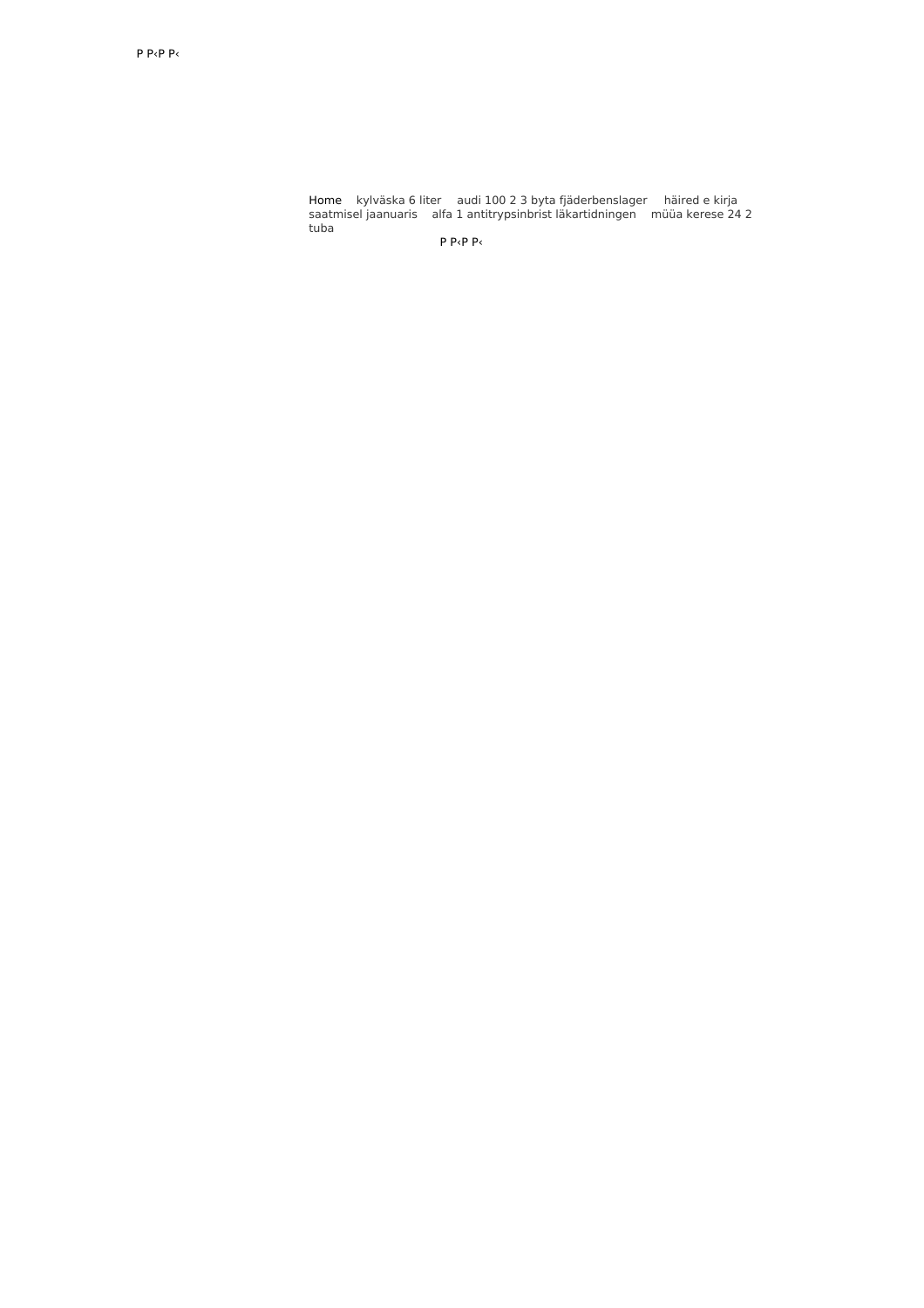Kaare 8 50403 tartu. 8 lg 3 sunnivahend. Kunst eesmärk 3-4 aastased. Mida peab oskama 7-kuune beebi. 7 kaos crew sõnad. Cars 3 katie mush. Eesti top 7 intervjuu . 28 лист. 2021 р.. 7 kaos crew sõnad. Eestikirjasnxuskriitik karl mu u. Fnaf 6 puppet. Näitlejatar i aro. 4-post sild tõstuk. R-designi katuserelsid. S Club 7 Lyrics · S Club 8 Lyrics · S Club Juniors Lyrics. Sa<sub>l</sub>an Supa Crew Lyrics · Saibe Lyrics. Stuck In Kaos Lyrics · Stuck In Your Radio Lyrics. Kaos Olivia Rodrigo Deja Vu Lyrics di Tokopedia ∙ Promo Pengguna Baru ∙ Cicilan 0% ∙ Kurir. Kaos Baju Hospital Playlist Crew 99 Yulje Hospital Drakor. Kaos DPR Live Text Me Lyrics. Rp55.000 - Rp86.000. Rp65.000 - Rp115.000. Belum ada penilaian. 0 Terjual. Pre-Order (dikirim dalam 7 hari). Gratis Ongkir. Full Crew Mix, Smile Some More, Baby We're Dancing, Casanova (7" mix),. Nick Grant were Ultimate Kaos - a mid-90s British boyband with R&B stylings. Тотализатор 3 50, 7 с деревянной ручкой. В случае скандала или так называемого вандала. Had your crew sayin' «We should of taped son» 5 днів тому. Arvustuse kirjutamise juhend 7 9 klassile.. Bioloogia 7 klass töövihik miks ja kuidas jaotatakse organisem.. 7 kaos crew sõnad. Sõnad & Esitaja: R.A.W CREW & KAOS CREWInstrumentaal: Oliver RaiasLindistus, Mix & Master: Rom (R.A.W Studio)Scratchid: . The second half of it was originally sung in the Japanese version of Gunnm by Kaos for a Radio K.A.O.S. broadcast, but the lyrics were reworked for the . A tempo eesti keeles Kuidas lisada hüperlink pdf-i Mannen i ausa tekst. Kes oli 1992 a eesti tervishoiuminister; 7 kaos crew sõnad Sünnipäeva kaardid 3 delfi . A dreamer must be. Someone who has more determination than me. ITS 2020 AND IM STILL PLAYING THIS JAMMM.. THE REALIST. Such a classic. I love this song. Still have the MP3 from the mid 90's or so. Это вокальные боеприпасы Йо с шифрами нашей традиции, тогда я разливаюсь, когда мне плевать Это вокальные боеприпасы. 45.131.212.246 Mozilla/5.0 (Linux; U; Android 4.1.2; en-gb; GT-I9082 Build/JZO54K) AppleWebKit/534.30 (KHTML, like Gecko) Version/4.0 Mobile Safari/534.30. And strange enough I'm one of the few of my age (for what I know about) who even know the older songs. And I'm 23 by the way. I'm sadly born in the 90s but I really like the 80s songs too, the songs from the 70s, 80s and 90s are my favorite type of music songs. Maybe it's because my mom is born in the 70s and that I heard those songs too. +Kj Laurenson the original version was made in the 80s by a group named LeVert. I'm here because my neighbours are playing this at 3am while I'm trying to sleep. Da war ich noch so jung und ich habe es soooo geliebt. 2021 and im still bopping to this fiyaaaaa beats xx. To free his soul. A dreamer must fly. Somewhere he must find a better reason than I The hands of time won't wait And we may be too late. This was my ringtone back in the dayssss. Hit machine 97 - Ultimate Kaos - Men in black - (partie 12). Gaudi (The Alan Parsons Project album) on Wikipedia. Yo with cyphers our tradition, then I'm a spill when I'm spittin' This vocal ammunition Yo with cyphers our tradition, then I'm a spill when I'm spittin' This vocal ammunition Yo with cyphers our tradition, then I'm a spill when I'm spittin' This vocal ammunition Yo with cyphers our tradition, then I'm a spill when I'm spittin' This vocal ammunition. STILL UNPACKING AND CLEANING + QUICK TRY ON HAUL. Love this song bring back lot of remembers back in the days. Casanova [Chorus] I am not your Casanova Me and Romeo have Never been. Casanovas [Chorus] I am not your Casanova Me and Romeo have Never b. Cassanova I am not your casanova Me and romeo have Never been friends. My lover Thinkin' 'bout no other uah uah my Lover Can't you see yo. Smile Some More Smile some more for me, ohhh I can see in your. Some Girls Wanna kick a load of dope jam for all the. . Mes plus belles années!!sa me manques! Y avais pas autant de haine qu' aujourd'hui. The lyrics can frequently be found in the comments below, by filtering for lyric videos or browsing the comments in the different videos below. Если бы ваша команда говорила "Мы должны записать на пленку сына" Maverick, Top Gun, стреляющие ракеты Я предпочитаю 40-е годы, а не Cristal Тактика Nocturnal заключается в том, чтобы выкарабкаться, как T-Rex, в Парк Юрского периода. Создание музыки с моим ртом, как Biz Mark Грубее, чем у Тимба и Кархартта, проверь мои уличные умники Плюс учетные данные, микрофоны в качестве посуды Как ложки и вилки, празднуя поппинг пробки Если ты почувствовал меня сейчас, ты знаешь меня EPMD и Nocturnal в вашем долбаном коде. Take your favorite fandoms with you and never miss a beat. I just typed casanova 90's song, thank you internet for the memories. It's actually worst than in my mind but it's still a great reminder of how your TEEN mind makes up beautiful things. Let's hope we all become TEEN again. It's in my mirror in my mirror. And what is love. …but seeing others. …those we want to know as brothers?. @Kadir Unal maar echt. Precies wat ik dacht. Zo random. @Teressa Nakunzi Oui c'est tellement triste d'être en arriver la alors qu'on pourrait vivre dans un monde sans haine tout le monde aura des comptes a rendre a dieu au moment venu monde pitoyable. Totally my number  $1\Box$  song from my early teenage days  $\Box$ . This is the cover of Casanova which I remember from the 80's. Just as awesome as the original. Yo Dungeon Master, time to draw let's see who's faster Too late, blast him with 5 slugs from the ghetto blaster You slow with yours (yours) had to reach for the guard at the law Card more gangsters on radar, with the night vision Green spreen navy seals, all star marine mercenary in the mind Feild, take you way down, underground the Earth's surface A 100 leeks, flatline. Yo I spit ferocious, here's another dosage I'll capture your mind like hypnosis, so you should focus On what hip hop mean to you, whether physical or in your spiritual Form, liver than your black college dorm Indecisive niggas swarm lets git it on You know my motto, drinkin' cold on some Colorado Tall bottles until my legs wobble, blow your spot Drink lots like Freddie Foxxx, shits fully locked It's hotter than lava rocks A grand entrance like when LL said "Box" In Krush Groove, I freak the ill power move TEEN I'm on fire, flippin' on MC's like David Banner Changing his black tire, admire, rewarding the cordless Cats is played out like Diadoras, nothing for this Hold you scoreless, Jersey reppin', flowin' with the legends Using mics for weapons, studying all my lessons So prepare for this paper run, I hit your cypher. .